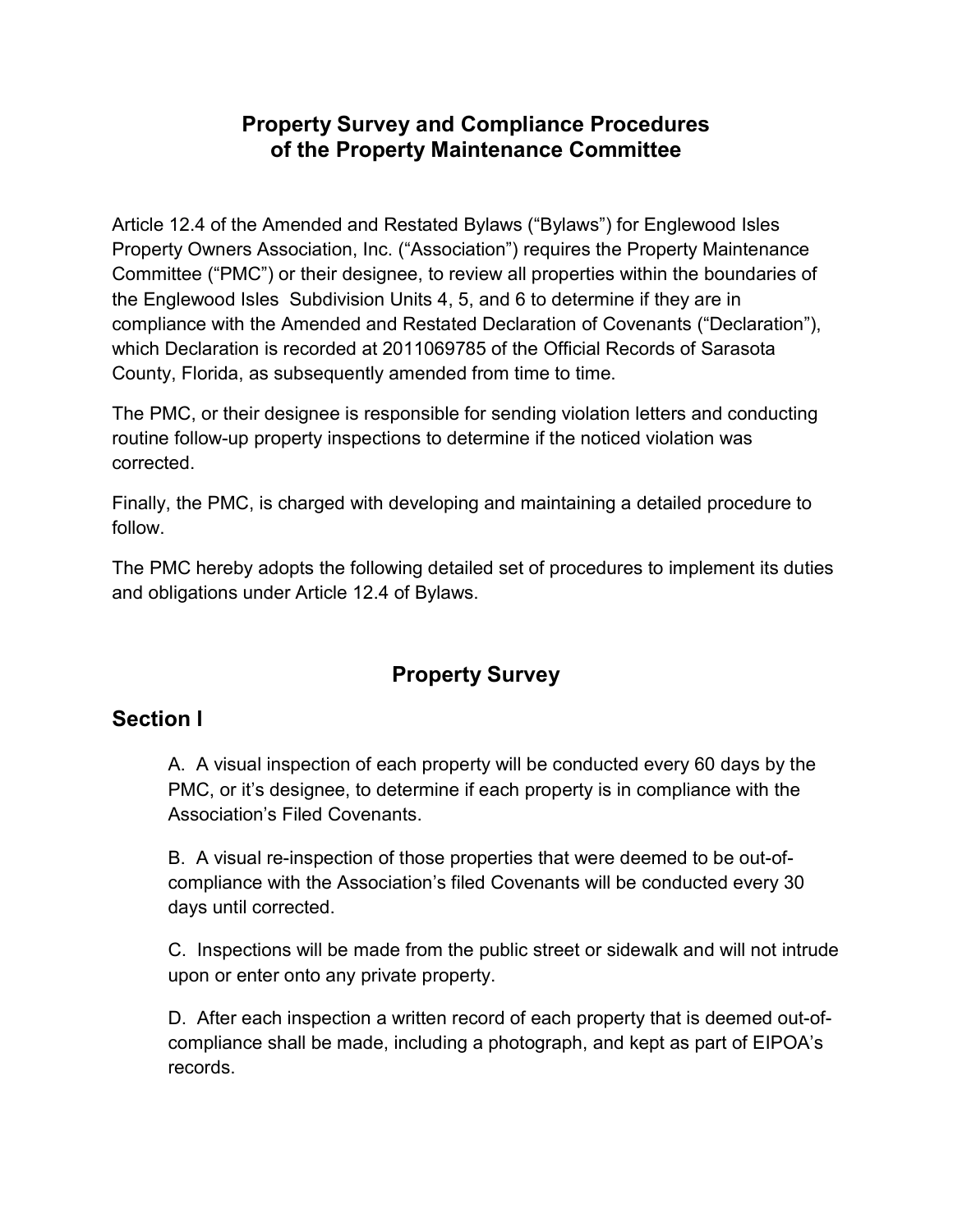## Non-Compliant Properties

#### Section II

A. After each inspection, properties deemed to be out-of-compliance shall be mailed a letter to the owner of record, as published on Sarasota County's Property Appraiser's Web Site.

B. The letter will be mailed within 5 days of the inspection. The letter will advise the property owner which specific Covenant(s) were found to be out-ofcompliance.

C. The property owner shall have 30 days from the date of the letter to correct the out-of-compliance issue, or contact the PMC Chairperson or it's designee, to advise what actions have been made to bring the property into compliance.

D. The PMC, or its designee, will re-inspect those properties that were deemed to be out-of-compliance within 30 days from the date of the initial letter.

E. If the non-compliant condition has been corrected, the matter will be closed.

F. If the non-compliant condition has not been corrected, and the property owner has not contacted the PMC Chairperson or its designee with plans to correct the out-of-compliant condition, a second letter shall be mailed to the owner.

G. The second letter will be mailed  $1<sup>st</sup>$  class, within 5 days of the inspection. The letter will advise the property owner which specific Covenant(s) were found to be out-of-compliance.

H. The property owner shall have 30 days from the date of the  $2<sup>nd</sup>$  letter to correct the out-of-compliance issue, or contact the PMC Chairperson or it's designee, to advise what actions have been made to bring the property into compliance.

I. If the property owner does not correct the out-of-compliance issue within 30 calendar days from the date of the second letter, the PMC or its designee shall notify the President of EIPOA for additional corrective actions.

J. The President of the Association shall make preparations to start the process to bring the property before the Fine Committee.